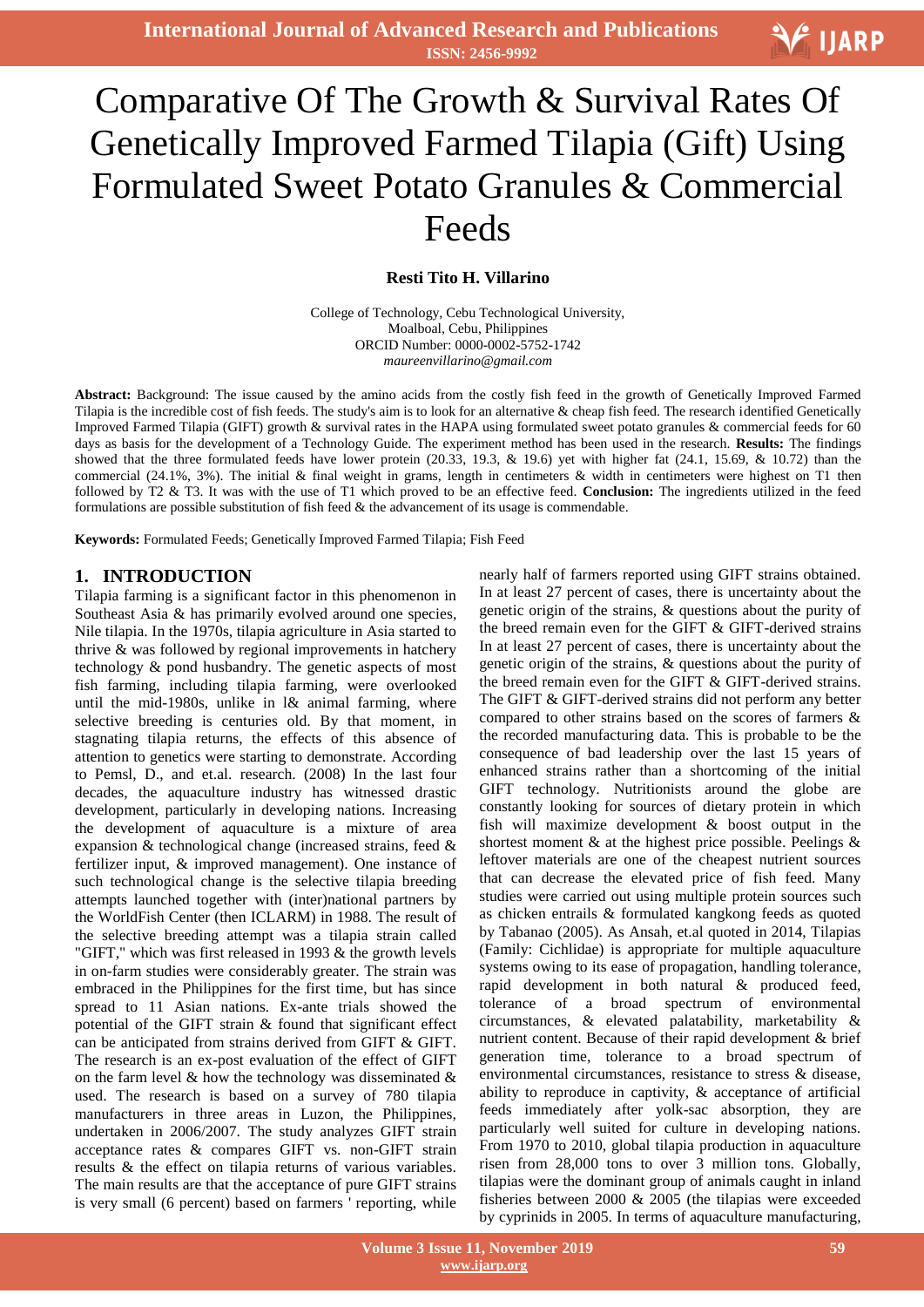

tilapias accounted for roughly 5% of complete worldwide fish farming, second to carps, which accounted for over 70%.GIFT's implementation & dissemination has produced important rural income & jobs, contributing to human nutrition, particularly among the poor, as tilapia is a comparatively cheap fish. Tilapia farming offers an appealing livelihood for hatchery operators & fish farmers & GIFT has made an important contribution to job creation, including for poor small-scale farmers (Khaw, et. al., 2009). The study has attempted to discover the nearly ideal species that will develop quickly in a feeding, development, & survival setting. The study lastly selected the GIFT or the Genetically Improved Farmed Tilapia after thorough studies. The ultimate goal of this study is to encourage sustainable development while providing the Filipino people with financial possibilities. "Give a fish to a man...... he's going to eat a day. Teach him how to farm fish.... He'll feed himself (but may need subsidies for life).Teach him how to use tilapia as his main crop fish......... He'll have a tool that will sustain his future development if used wisely."(Adapted from Anonymous & Jérôme Lazard, 1997).

## **2. METHODS**

#### **2.1 Research Materials**

The materials used in the study were the species of Genetically Improved Farmed Tilapia, formulated sweet potato granules, & commercial feeds. There were four HAPAs; & each HAPA was placed with 10 pieces of Genetically Improved Farmed Tilapia post fingerlings at 30 grams each & is randomly mixed with male & female GIFT. The Genetically Improved Farmed Tilapia placed in  $T_0$  were the control group fed with commercial feeds while those of  $T_1$  or the 1.5kg sweet potato peelings (Boniatos) + 750 g leftover fish bones of the mackerel scad (Decapterus macarellus)  $+375$  ml of Vegetable oil  $+3$  tabs amino acid feed,  $T_2$ = 1 kg sweet potato peelings (Boniatos) + 750 g leftover fish bones of the mackerel scad (Decapterus macarellus) +375 ml of Vegetable oil+2 tabs amino acid feed, & T3=  $0.5$  kg sweet potato peelings (Boniatos) + 250 g leftover fish bones of the mackerel scad (Decapterus macarellus)  $+125$  ml of Vegetable oil  $+1$  tab amino acid feed. The instrument, apparatus, & equipment used in the study were the HAPA, aerators, meat grinder, ladles, mixing bowl, drying trays, weighing scale, scoop net, & basins. The study complied with all regulations as mandated by the CTU – University Research Ethics Committee.

#### **2.2 Gathering & Formulation of Feeds**

Diet formulation is the method of combining the available raw materials to satisfy the established nutrient requirements of Genetically Improved Farmed Tilapia. In this study, the sweet potato peelings were selected as one of the raw materials, which is believed to have the ability to supply nutrients & at the lower cost. In this procedure, the sweet potato peelings (Boniatos) were the main materials, were first procured & gathered. The peelings were then air dried. Then, all the materials such as the sweet potato peelings (Boniatos) + leftover fish bones of the mackerel scad (Decapterus macarellus) + Vegetable oil + amino acid were mixed thoroughly in a mixing bowl. The mixture was then passed through a meat grinder. Then the extrusion, which looked like granules were dried; after drying, the final product is now ready for use.

**2.3 Determination of Proximate Composition of Feeds** 

All tests of formulated & the commercial feeds were broken down in the F.A.S.T. lab for the proximate composition as to moisture, crude protein, fat, ash, energy content, & sodium. Moisture & ash were resolved by the standard strategies for AOAC 1995. Difference determined the total carbohydrates. For sodium determination, the test was processed with nitric acid added with potassium chloride & diluted to know the volume. The test solution was suctioned through AAS set inflame discharge mode for estimation.

#### **2.4 The Control & Experimental Groups**

There were four treatment groups involved in the study, the  $T_0$  the control group,  $T_1$  or the 1.5kg sweet potato peelings  $(Boniatos) + 750$  g leftover fish bones of the mackerel scad (Decapterus macarellus)  $+375$  ml of Vegetable oil  $+3$  tabs amino acid feed,  $T_2=1$  kg sweet potato peelings (Boniatos) + 750 g leftover fish bones of the mackerel scad (Decapterus macarellus) +375 ml of Vegetable oil+2 tabs amino acid feed, &  $T_3 = 0.5$  kg sweet potato peelings (Boniatos) + 250 g leftover fish bones of the mackerel scad (Decapterus macarellus) +125 ml of Vegetable oil + 1 tab amino acid feed. The  $T_0$ , the control group, was placed with Genetically Improved Farmed Tilapia using commercial feeds  $\&$ , T<sub>1</sub> or the 1.5kg sweet potato peelings (Boniatos) + 750 g leftover fish bones of the mackerel scad (Decapterus macarellus)  $+375$  ml of Vegetable oil  $+3$  tabs amino acid feed, T2= 1 kg sweet potato peelings (Boniatos) + 750 g leftover fish bones of the mackerel scad (Decapterus macarellus) +375 ml of Vegetable oil+2 tabs amino acid feed, &  $T_3$ = 0.5 kg sweet potato peelings (Boniatos) + 250 g leftover fish bones of the mackerel scad (Decapterus macarellus) +125 ml of Vegetable oil  $+1$  tab amino acid feed, the experimental groups, were placed with the same species using formulated sweet potato granules. Each aquarium was placed with 10 pieces of GIFT at 30 grams each, & had eight samplings. The feeding was done twice daily. The daily feeding rate was three percent of the total body weight. One-half of the total feeds for the day were given in the morning between 6 & 8 o'clock & the other half in the afternoon 4 & 6 o'clock. The weights & survival rates of the Genetically Improved Farmed Tilapia were taken & recorded every sampling.

## **2.5 Water Quality**

The water quality was monitored on a daily basis to decide the impact of formulated feeds on it. The parameter for water quality such as temperature, oxygen, & salinity was checked multiple times daily (twice both toward the beginning of the day & afternoon) using an advanced DO meter. The pH was determined two times every week. The ammonia & nitrate were resolved weekly using the API test pack. The criteria for desired water quality depended on the study of Go, et al., (2018). The ideal extents are as follows: DO (3-5 ppm); temperature (22-35 0 C); pH (6.5-8.5); saltiness (<45 ppt); ammonia (<0.025), nitrate (0.1 – 4.5); & nitrite (< 0.02).

#### **2.6 Research Gathering Techniques**

As a comparative study, the investigator had leaned on the effects of formulated sweet potato granules & commercial feeds on the growth & survival rates of Genetically Improved Farmed Tilapia. Sampling of the species was done every weekend & the data were gathered through the daily observations of the researcher. Through observations, the researcher recorded the data & tabulated for analysis &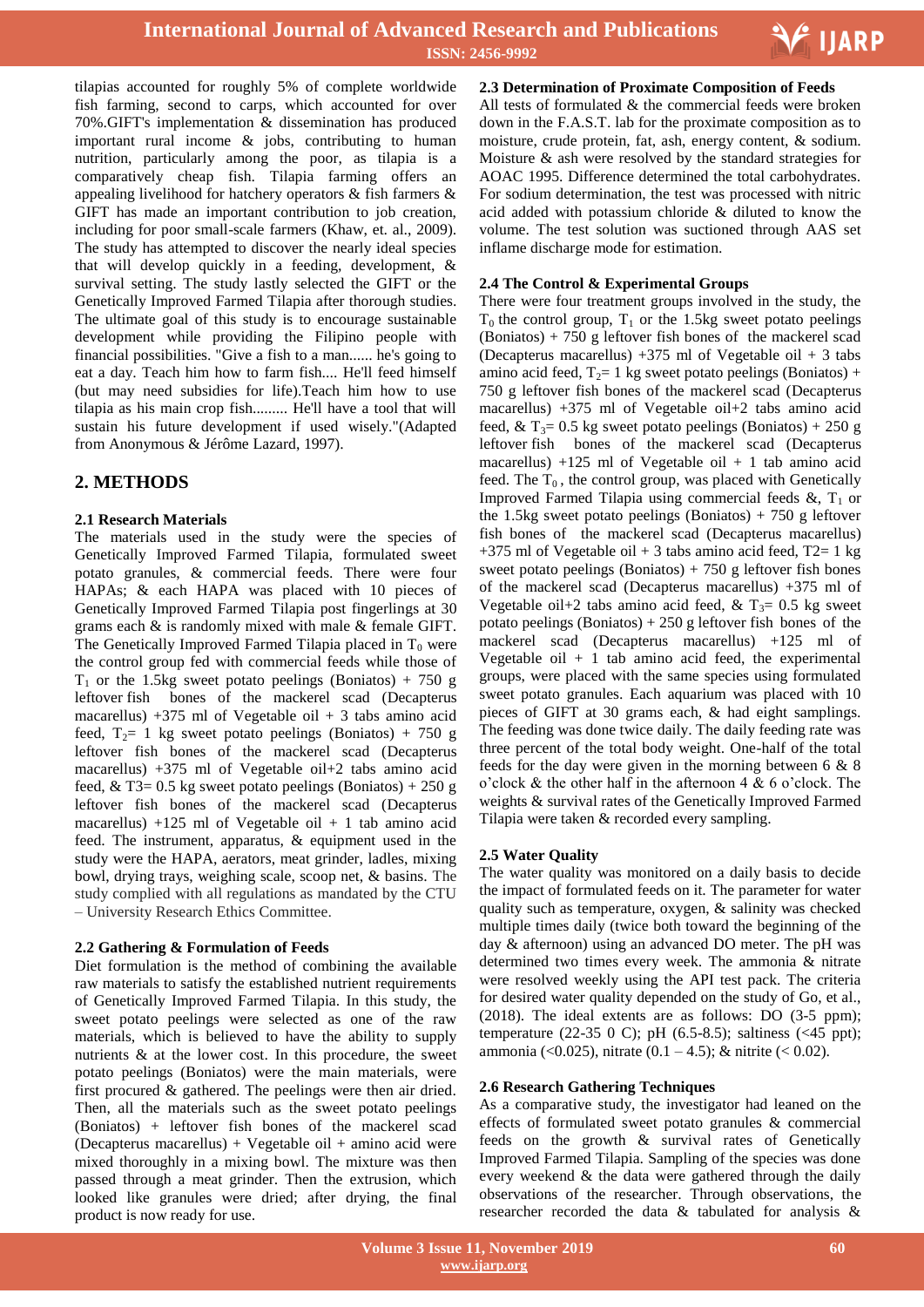

interpretations. The data gathered were arranged & put into tables for illustration of the analysis & interpretations.

#### **2.7 Biostatistical Treatment**

Biostatistical treatment used in the study which the researcher wanted to answer & diagnose carefully the specific problems were: (a) Arithmetic Mean was used to determine the weight, length, & width of the Genetically Improved Farmed Tilapia. (b) To determine the significant difference among growth factors, ANOVA was utilized. (c) To express the total variation that can be attributed to the growth factors, Sum of Squares was used. (d) Tukey Test was employed to determine which treatments were significant.

## **3. RESULTS**

#### **3.1 Proximate Composition of Formulated Feeds is shown in Table 1.**

**Table 1**. Composition of formulated feed.

| Parameters        | T0             | Τ1     | T <sub>2</sub> | T3        |
|-------------------|----------------|--------|----------------|-----------|
| Crude Protein (%) | 24.1           | h20.33 | h19.3          | $h\,19.6$ |
| Carbohydrates (%) | 40.2           | 43.07  | 45.44          | 41.16     |
| Crude Fat (%)     | $\overline{3}$ | h24.1  | $c$ 15.69      | 410.72    |
| Fiber $(\%)$      | 8.7            | 7.81   | 3.55           | 5.61      |
| Ash $(\%)$        | 11.5           | 3.5    | 2.18           | 2.44      |
| Moisture $(\%)$   | 9.9            | 10.31  | 10.24          | 8.5       |
| Sodium,ppm        | 0.11           | h362.9 | .250.1         | 430.2ء    |

The same superscripts don't significantly differ  $(p < 0.05)$ .

The crude protein (Table 1) of the formulated feeds indicated that commercial feed contained the highest protein; next is T1 while T2 & T3 had nearly the equivalent amount. Results further uncovered that there were no significant  $(p<0.01)$ contrasts in the crude protein of the three formulated feeds. Nonetheless, when contrasted with the control feed, their protein substance were significantly  $(p<0.01)$  lower. With respect to carbohydrates compositions of the control & experimental feed, the most noteworthy worth was observed in T2 & the least worth was in the control feed. Notwithstanding, the carbohydrates content among the four feeds were practically identical as an inconsequential result was got utilizing the trial of Analysis of Variance (ANOVA). The formulated & control feeds have various amount (Table 1) of crude fat. Among the formulated, Treatment 1 contained significantly higher amount (24.1) followed by T2 then, at T3 (10.72). The fat compositions of these feed were significantly higher than the control feed as it had the least fat substance (3.0). The high-fat contents of the formulated feeds compensate for their low protein contrasted with the

 control feed as the ongoing pattern in fish feeds is to use higher levels of lipids in the eating routine. Although increasing dietary lipids can help lessen the high expenses of eating regimens by incompletely sparing protein in the feed, issues such as excessive fat statement in the liver can decrease the wellbeing & market quality of fish. The fiber content among the experimental groups uncovered that T1 acquired the highest percentage. The least amount was seen in T2. The control feed had the highest fiber substance of 8.7 than the experimental groups. Their fiber compositions did not essentially contrast. As indicated by Go, et.al 2018 that it isn't prescribed for fish to contain fiber substance past 8-12% since these amount would result in the decrease in nature of unusable supplement. In this way, the fiber amount of these feed were in the acceptable range. Concerning the ash amount of the four groups, the control feed obtained significantly higher amount (11.5) compared to the three experimental feeds (T1, T2, T3) which have ash amount extending from 2.18-3.5. These qualities are not exactly the required content in feeds since according to Khaw, et.al (2009) the standard ash content in fish sustains for the most part goes from 7%to 12%. The outcome suggests that formulated feeds contain less minerals analyzed than the control feed. Along these lines, they have to be supplemented with minerals to provide better development execution to angle. On the other h&, the acquired ash of the control feed surpasses as far as possible. In this manner, it may have negative consequences for the fishes, including expanded mortality & reduced growth (Adewolu, 2008). The sodium content of the formulated feeds was estimated in ppm. The obtained sodium of the four groups is reflected in Table 1. The information demonstrates that the sodium content of the four feeds were significantly unique. T3 has significantly higher substance followed by T1 & T2; the control feed got the least amount.

## **3.2 Growth Performance**

The growth performance & survival rate of Genetically Improved Farmed Tilapia in a HAPA for 60 days is shown in Table 2. Results revealed that T1 showed better growth execution among the formulated feeds because it had the most amazing weight gain in addition to the control feed & the least value was seen in the examples supported by T3. This may be anticipated to result in a slightly greater quantity of protein in T1, but its fat content was the least compared with the other two medicines (T2 & T3). Nevertheless, in the Weight Gain & Length Increases of the four medicines, ANOVA Examination showed no critical  $(p<0.01)$ comparison. Despite the reality that control feed saw the highest ordinary weight gain, the value was practically identical to that of control feed.

*Table 2. Growth performance & survival rate of Genetically Improved Farmed Tilapia (GIFT) for 60 days.*

|       | $T_0$   |       |                | $T_1$   |       |                         | $\mathrm{T}_2$ |         | $T_3$              |         |       |                  |
|-------|---------|-------|----------------|---------|-------|-------------------------|----------------|---------|--------------------|---------|-------|------------------|
|       | Initial | Final | rain<br>Weight | Initial | Final | iain<br>◡<br>eight<br>∽ | Initial        | Final   | min<br>◡<br>Weight | Initial | Final | 湢<br>◡<br>Weight |
| Total | 153 g   | 710 g | 556.9 g        | 153.2 g | 638 g | 484.9 g                 | 153 g          | $604$ g | 451 g              | 153.2 g | 540 g | 386.9 g          |
| Mean  | 15.3    | 71    | 55.69          | 15.32   | 63.8  | 48.49                   | 15.3           | 60.4    | 45.1               | 15.32   | 54    | 38.69            |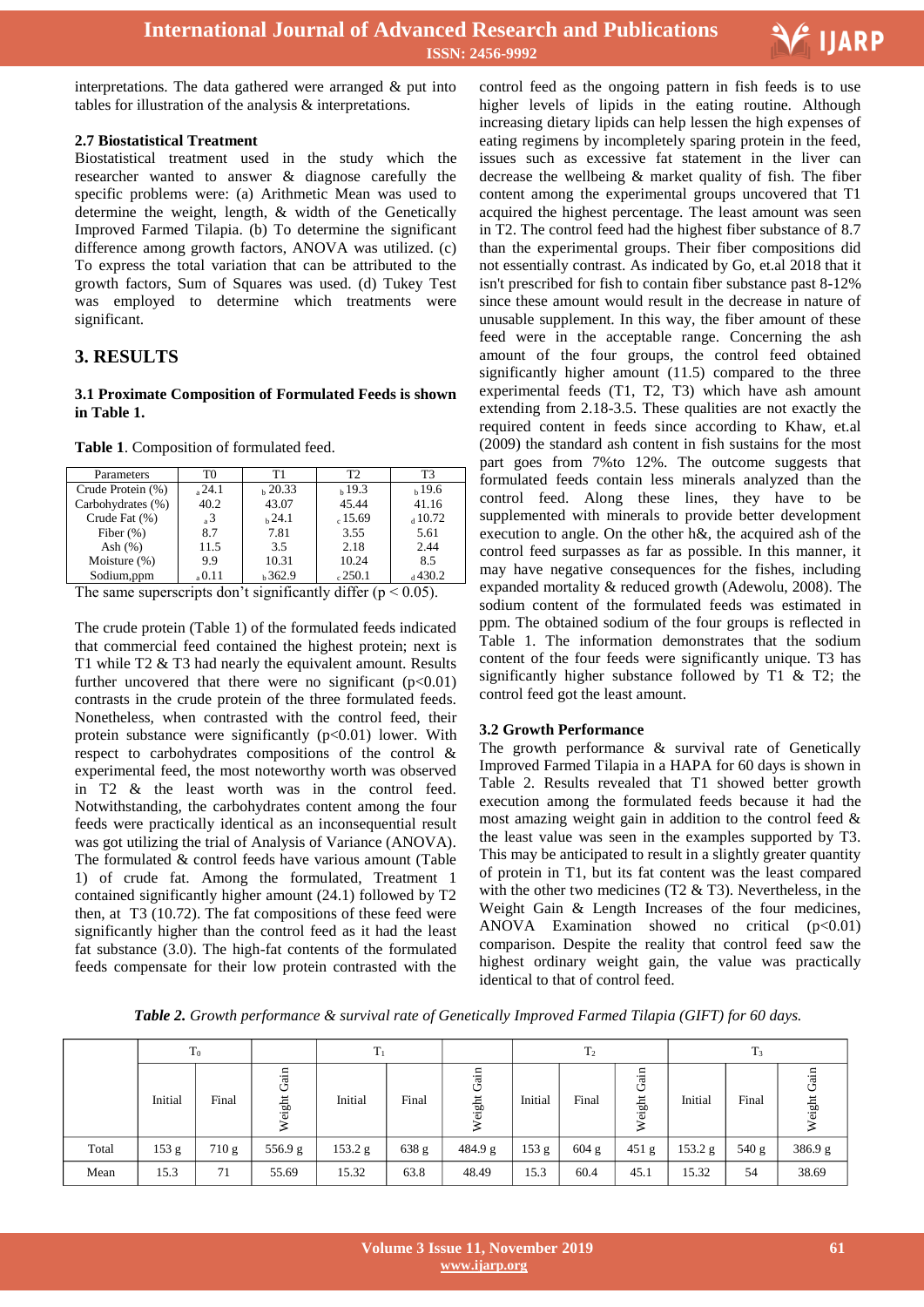

## **4. DISCUSSION**

#### **4.1Proximate Composition of Formulated Feeds**

Protein inclusion is the most costly piece of a fish feed; in this way it is vital to satisfy & match each fish species ' appropriate & least protein requirement & amino acids (Banrie, 2013). The protein requirement of a fish relies on a number of variables, including water temperature & water quality, as well as its hereditary structure & nutritional levels (Craig et al, 2017). Providing high quantities of protein in an animal diet is both financially & environmentally ridiculous, since, as stated by Banrie (2013), protein parts are one of the very costly nutritional elements, & taking into account excessive proteins also builds the nitrogen excretion of the fish. The correct amount of carbohydrates should be provided in fish feeds to ensure the highest nutrient usage, growth, digestion & health results of fish (Abro, 2014). Protein, fat & sugars are the fundamental components of meals (Craig & Helfrich, 2002). Protein in fish feed is used for fish development as long as both fat & sugar are adequate; something else will be used as a source of vitality (Craig & Helfrich, 2002). It can subsequently be suggested that high-vitality fat supplements can be used as a replacement for protein in feed formulation (Craig & Helfrich 2002). Consequently, the latest consolidation of high fat in fish consumes fewer calories. When appropriate measures of crude fiber are integrated into the fish feed, different health benefits can be attributed that can be shown in the duration & size growth of the species. Indeed, crude fiber assumes an important job in fish health by efficiently removing poisons & waste products as a result of its ability to bind water along these lines helping the animal to also create firmer stools (Abro, 2014). Moderate fiber inclusions in feeds enhance binding as well as feed section within the feed channel. The development of sodium in the form of salt makes the sustenance increasingly satisfactory  $\&$  has some benefits for fish diets such as boosting the appetite of the fish & acting as humectants by reducing motion of the water. As mentioned by Towers as quoted by Go, et.al in 2018 promotes consideration of salt in fish to yield important outcomes in the growth & efficiency of fish.

#### **4.2 Growth & Survival Rates of the Genetically Improved Farmed Tilapia (GIFT)**

Despite the study of Magondu et al. as cited by Go, et.al (2018), the results of the study were that sustaining the fish on detailed eating schemes resulted in a significantly higher mean fish weight gain than that of fish benefiting from unfigured eating schemes on the grounds that the highest weight gain was seen in the fish samples benefiting from commercial feed. Control feed has the lowest Feed Conversion Ratio estimate & the highest Feed Efficiency followed by T1 while T3 has the highest Feed Conservation Ratio estimate. It implies a smaller measure of T3 feed is needed to contrast one kilo of fish with T2 & T1. On the other side, T3 shows bad performance in the growth of fish, but it also needs the most amazing feed measure to provide one kilo of fish in contrast to the other two procedures (T1 & T2). The estimates of Feed Conversion Ratio collected in this research were smaller than the values of Feed Conversation Ratio collected on tilapia fingerlings by Adewolu (2003) maintained weight control plans with distinct protein concentrations. Also, in this research, the values of Feed Conversion Ratio & Feed Efficiency were not within the

 range of "healthy growth" as they competed with Craig, et. al, (2002), a healthy growth feed should have an estimated Feed Conversion Ratio of 1.5-2.0 or a Feed Efficiency of half. It indicates that the formulated feeds should be enhanced to guarantee the Genetically Improved Farmed Tilapia (GIFT) is ideally developed.

#### **4.3 Water Quality**

**Table 3.** The Effect of treatments on water quality.

|                           |      |      | $\sim$ |      |
|---------------------------|------|------|--------|------|
| Parameter                 |      | T1   |        | T3   |
| Dissolved O <sub>2</sub>  | 4.5  | 4.7  |        | 4.5  |
| (mg/dl)                   | 28.5 | 28.6 | 28.6   | 28.5 |
| Temperature $(^{\circ}C)$ | 7.3  | 7.3  | 7.3    | 7.3  |
| ph                        |      |      |        |      |
| Ammonia                   |      |      |        |      |
| Nitrate                   |      |      |        |      |
|                           |      |      |        |      |
|                           |      |      |        |      |

(-) not detected

The superb quality of water maintained throughout the experiment was due to the velocity of momentum generated by winds producing waves that resulted in excellent water trade in all boundaries. As a result, there was no uneaten nutrition loaded on the HAPA & ammonia & nitrate development was avoided.

## **5. CONCLUSION**

The formulated feeds have the option of adding the commercial feed equal to the development of the Genetically Improved Farmed Tilapia (GIFT). They are also possible in feed formulation to replace fishmeal in order to decrease feed costs. In this way, sweet potato peelings (Boniatos) & the remaining mackerel scad fish bones (Decapterus macarellus) that do not compete with human consumption should be developed for use in the formulation of feed.

List of Abbreviations ADB – Asian Development Bank ANOVA - Analysis of Variance GIFT – Genetically Improved Farmed Tilapia FCR – Feed Conversion Ratio FE- Feed Efficiency

## **DECLARATIONS**

Ethics Approval & Consent to Participate The study complied with all regulations as mandated by the CTU – University Research Ethics Committee. Availability of data & materials

The data that support the findings of this study are available from the corresponding author upon request.

Competing Interests

The author declares that he has no competing interests of this article.

Funding

The author received no financial support for the research, authorship, &/or publication of this article.

## **ACKNOWLEDGEMENT**

The author of this article is grateful to the University President of Cebu Technological University & to the Campus Director of Cebu Technological University – Moalboal Campus.